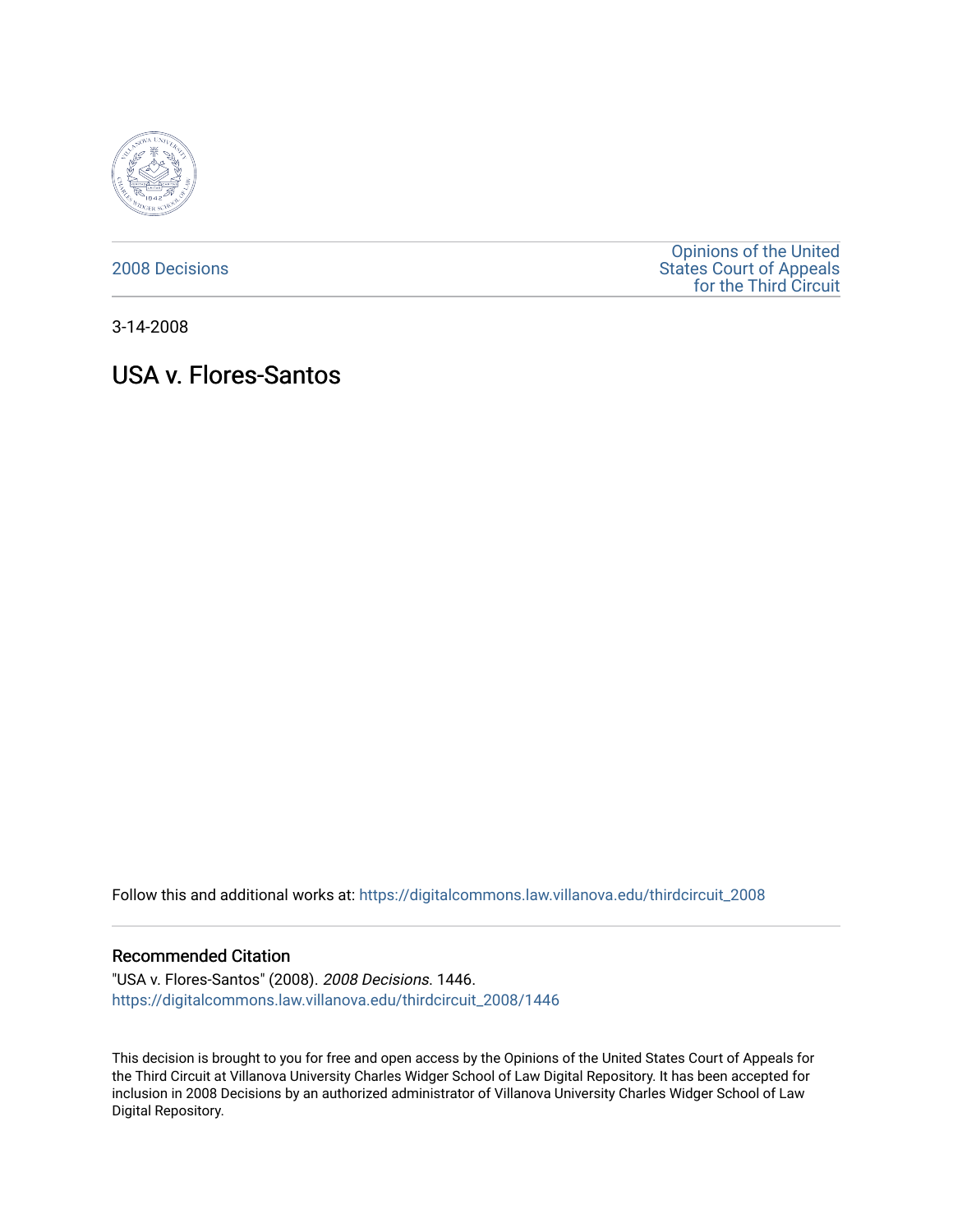# NOT PRECEDENTIAL

# UNITED STATES COURT OF APPEALS FOR THE THIRD CIRCUIT

l

 $\overline{a}$ 

No. 06-3858

# UNITED STATES OF AMERICA,

v.

JOSE FLORES-SANTOS,

Appellant

On Appeal from the Judgment of the United States District Court for the Middle District of Pennsylvania (D.C. No. 1:05-cr-00068-1) District Judge: Honorable Sylvia H. Rambo

l

 $\ddot{\phantom{a}}$ 

Submitted Under Third Circuit LAR 34.1(a) February 5, 2008

Before: McKEE, AMBRO, *Circuit Judges*, and IRENAS,\* *Senior District Judge.*

(Filed March 14, 2008)

OPINION

l

l

 <sup>\*</sup> Honorable Joseph E. Irenas, Senior United States District Judge for the District of New Jersey, sitting by designation.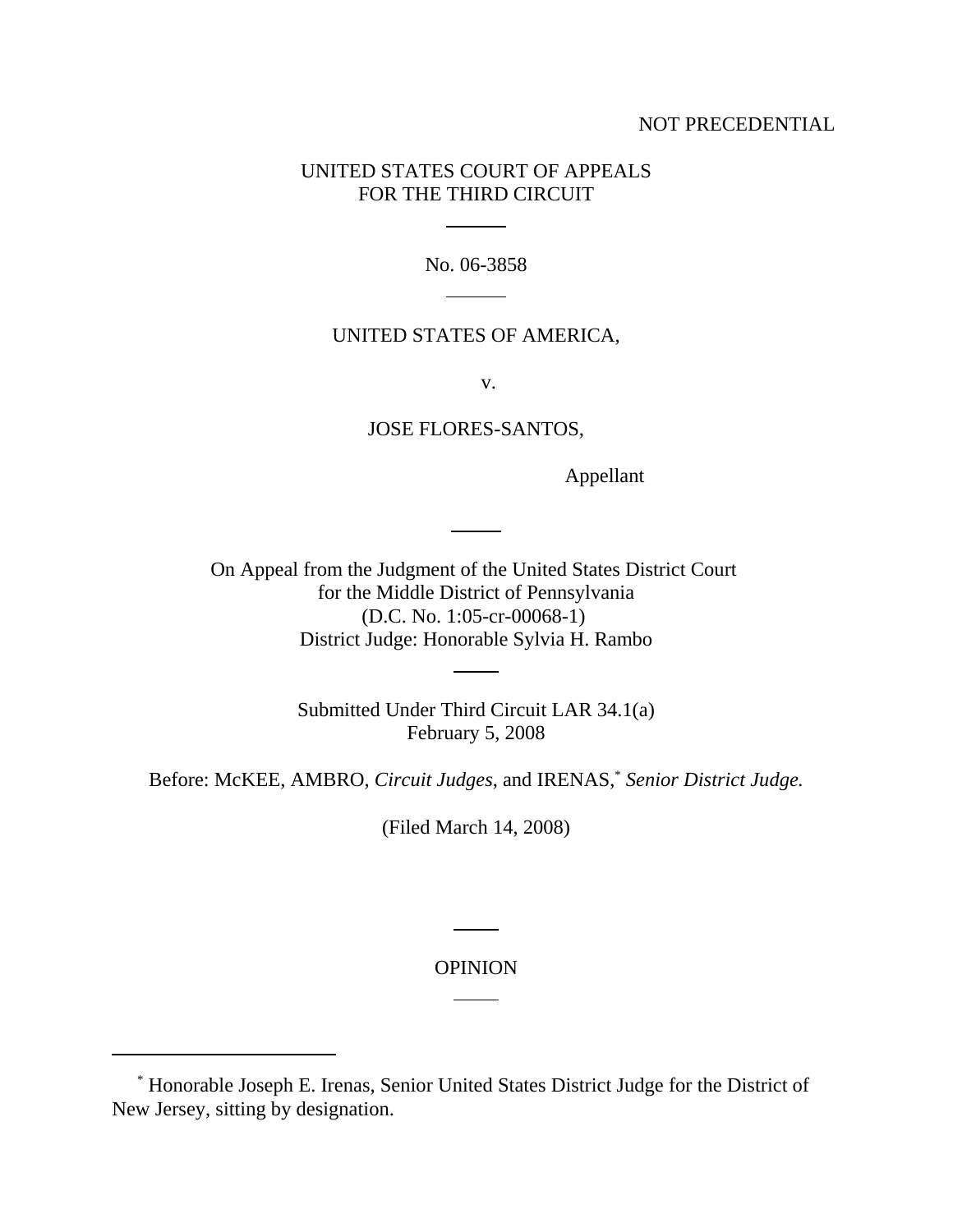#### IRENAS, *Senior United States District Judge.*

Following a one-day jury trial, Jose Flores-Santos was convicted of hindering removal from the United States in violation of 8 U.S.C. § 1253(a)(1)(B), and was sentenced to seventy-seven months imprisonment and three years of supervised release. Flores-Santos appeals, arguing that the District Court erred in precluding his justification defense and in sentencing him to an unreasonable term of imprisonment in light of his diminished mental capacity. He further contends that there is a possibility that the sentence may be in violation of the statutory mandatory maximum under 8 U.S.C. §  $1253(a)(1)(B)$ . For the reasons set forth below, we will affirm.

# I.

Flores-Santos, a native and citizen of El Salvador, was ordered deported from the United States on November 18, 1992, and April 25, 1996. (App. 32, 40). He did not apply for relief from either order, and was deported on both occasions. After his 1996 deportation, Flores-Santos illegally reentered the United States in March, 1997. Thereafter, from November of 2000 to February of 2001, Flores-Santos was arrested on three occasions. On March 8, 2001, the Immigration and Naturalization Service ("INS")<sup>1</sup> sent Flores-Santos a notice of intent to reinstate his prior order of deportation pursuant to

<sup>&</sup>lt;sup>1</sup> On March 1, 2003, the INS ceased to exist, and its functions were transferred to the Department of Homeland Security. *See* Homeland Security Act of 2002, Pub.L.No. 107-296, 110 Stat. 2135 (Nov. 25, 2002).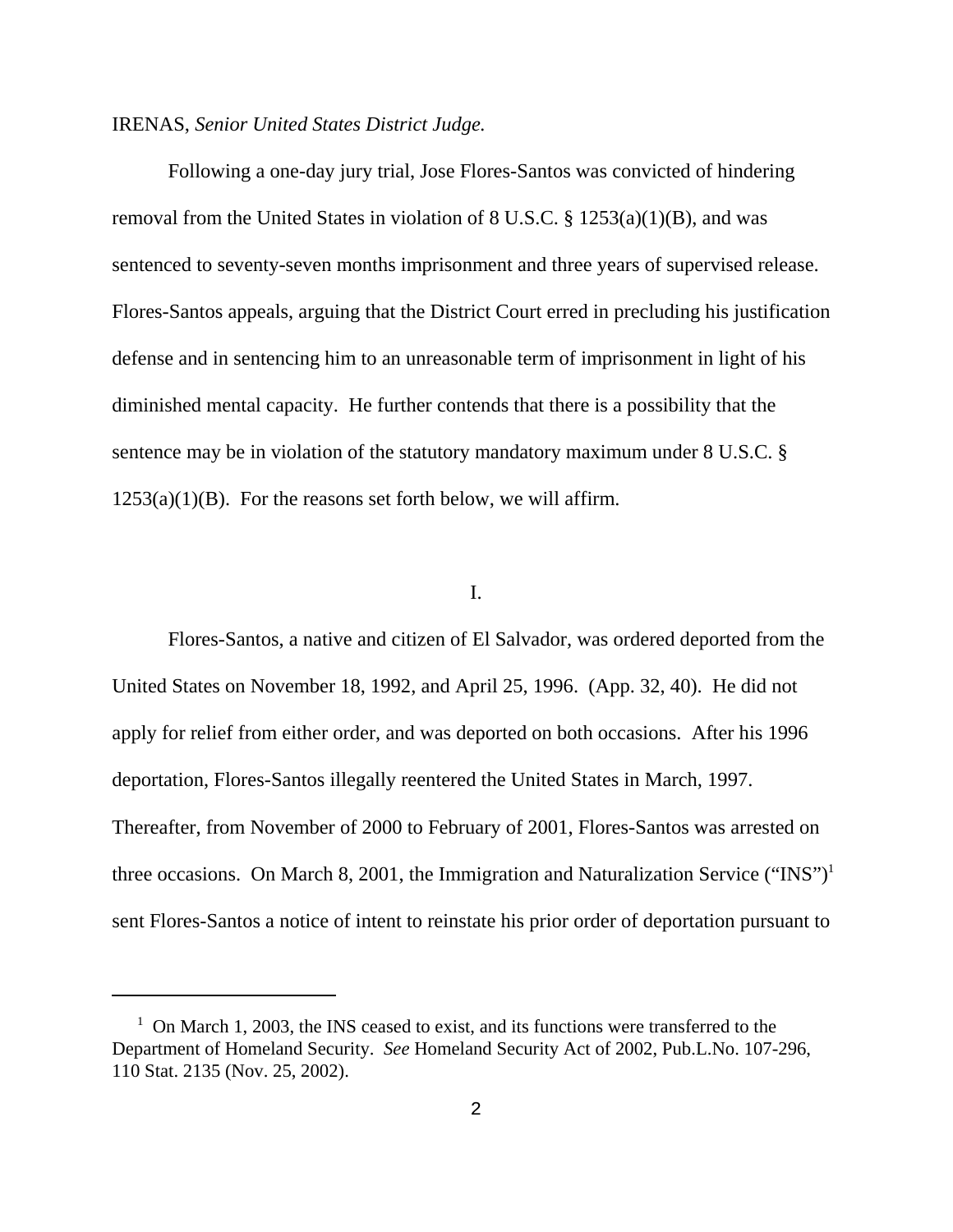section 241(a)(5) of the Immigration and Nationality Act.<sup>2</sup> (App. 43). That September, however, Flores-Santos was sentenced to a term of imprisonment of eighteen months to three years after pleading guilty to attempted sexual abuse, and was incarcerated until February 6, 2004. $3$ 

Just prior to his release, on January 29, 2004, the INS reinstated Flores-Santos's prior order of deportation. (App. 43). In March Flores-Santos was taken to the Consulate of El Salvador to process his deportation order. There, he refused to sign and fingerprint a travel document to effectuate his deportation to El Salvador, and verbally expressed refusal to cooperate. On February 9, 2005, Flores-Santos was indicted on one count of hindering removal from the United States, and was subsequently tried and convicted. The District Court sentenced him to seventy-seven months imprisonment.

## II.

Flores-Santos challenges the District Court's decision precluding him from presenting a justification defense at trial. Flores-Santos sought to offer the affirmative defense that he was justified in hindering his removal to El Salvador because he

 <sup>2</sup> *See also* 8 U.S.C. § 1231(a)(5); 8 C.F.R. 241.8.

<sup>&</sup>lt;sup>3</sup> After his release from imprisonment, Flores-Santos attempted to seek asylum and withholding of removal, asserting that he feared harm by roving gangs in El Salvador. According to the Government, the following events occurred thereafter. In September of 2004, immigration authorities interviewed Flores-Santos. On October 8, 2004, an asylum prescreening officer determined that his fear was not reasonable. This determination was approved by a supervisor on October 13, 2004, and affirmed again by an immigration judge on November 1, 2004. (App. 83-4). Flores-Santos did not appeal.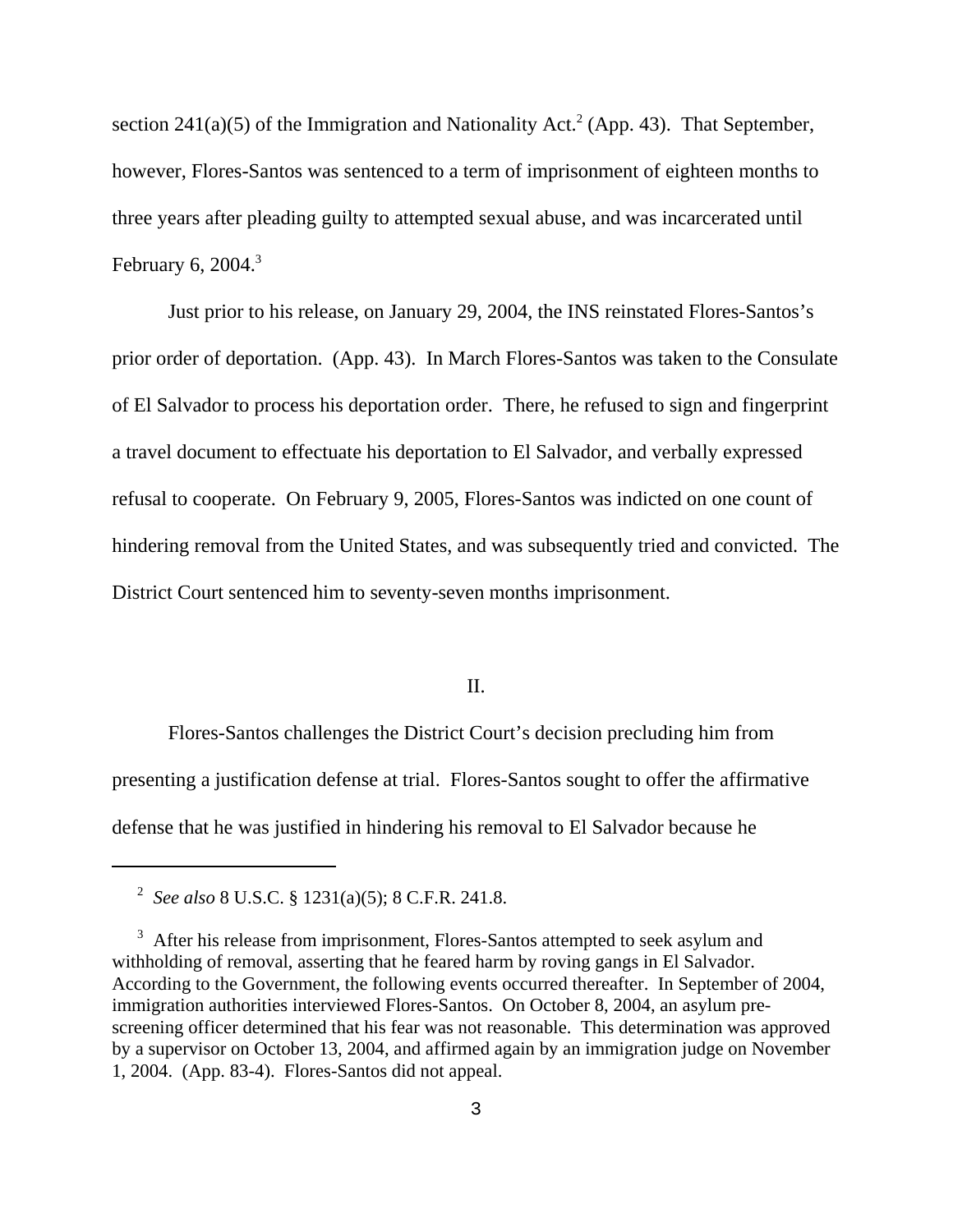subjectively feared being killed by "wandering gangs that the government cannot or will not control." (App. 82).

The government, at a pre-trial conference, argued that Flores-Santos could not support prong one or three of the justification defense set forth in *United States v. Dodd,* which requires that a defendant show:

(1) that the defendant or someone else was under unlawful and present threat of death or serious bodily injury; (2) that the defendant did not recklessly place himself in a situation where he would be forced to engage in criminal conduct; (3) that the defendant had no reasonable legal alternative that would avoid both the criminal conduct and the threatened death or injury; and (4) that there was a direct causal relationship between the criminal act and the avoidance of the threatened harm.

*United States v. Dodd*, 225 F.3d 340, 342 (3d Cir. 2000)(reciting the requirements of a

justification defense for a defendant charged as a felon in possession). The trial court

agreed with the Government and found that the evidence was insufficient to support a

justification defense. It thus precluded Flores-Santos from raising this defense at trial.<sup>4</sup>

"A court may rule on a pretrial motion to preclude a defendant from presenting [an affirmative] defense where the government contends that the evidence in support of that position would be legally insufficient." *See United States v. Miller*, 59 F.3d 417, 421 n.1 (3d Cir. 1995) (barring duress defense pretrial when defendant lacked evidence to support

<sup>&</sup>lt;sup>4</sup> We have plenary review over whether Flores-Santos presented sufficient evidence to the District Court to support a justification defense. *See United States v. Paolello*, 951 F.2d 537, 539 (3d Cir. 1991).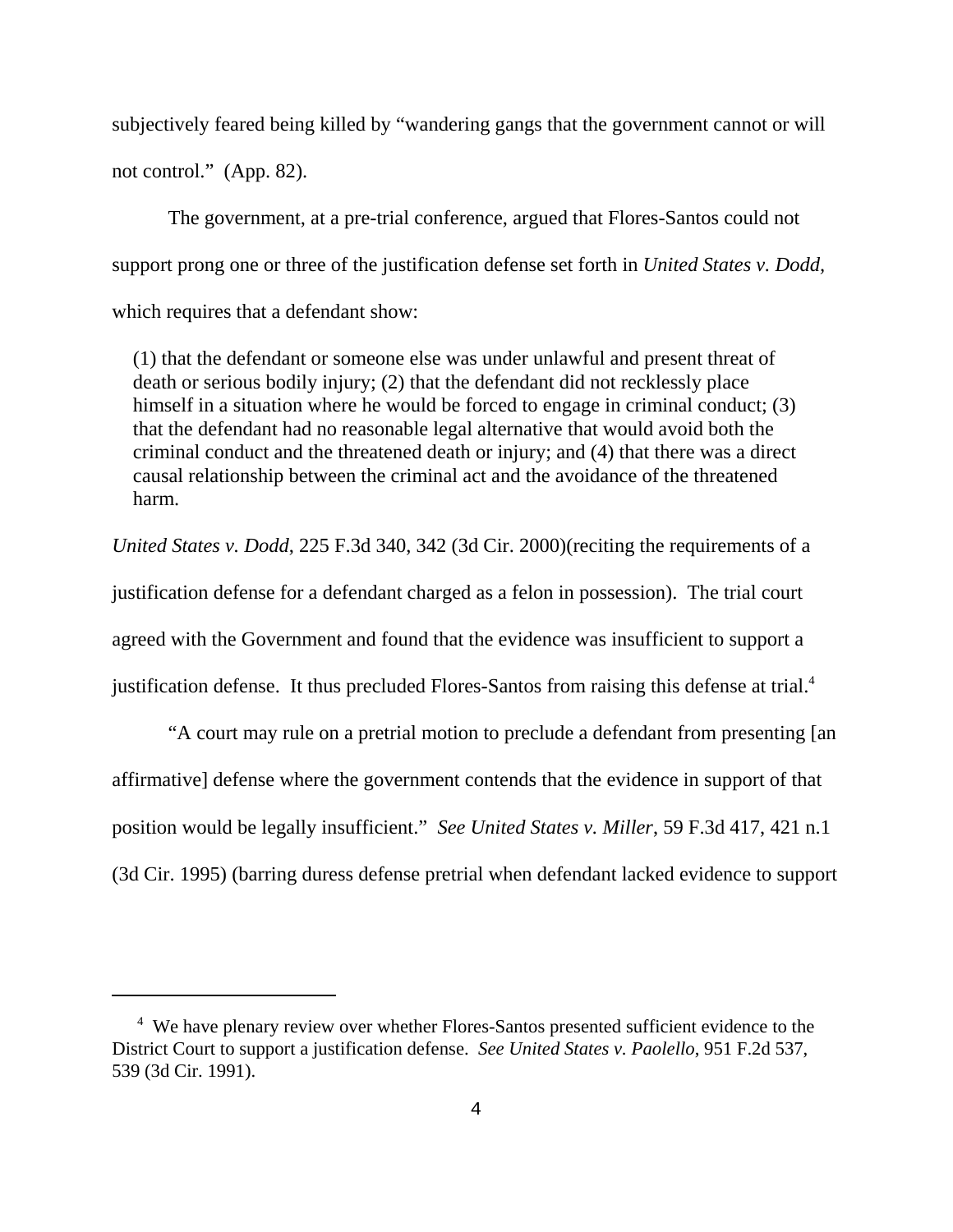such a defense).<sup>5</sup> Flores-Santos did not present any evidence in support of his subjective fear of returning to El Salvador, either pretrial or on appeal. Thus, the District Court did not err in barring the justification defense.

## III.

Flores-Santos next contends that his sentence is unreasonable because, in considering the 18 U.S.C. § 3553(a) factors, the District Court did not give adequate weight to the argument that his brain damage, caused by alcoholism, left him "with little or no ability to judge his actions." We review the District Court's sentencing decision for abuse of discretion. *See Gall v. United States*, 128 S. Ct. 586, 597-98 (2007). This review is limited to determining whether the sentence imposed was "reasonable." *Id.* at 594; *United States v. Booker,* 543 U.S. 220 (2005); *United States v. Cooper*, 437 F.3d 324, 327 (3d Cir. 2006). A sentence within the guideline range may be presumed reasonable. *See Rita v. United States,* 127 S. Ct. 2456, 2462 (2007); *Gall,* 128 S. Ct. at 597. Appellant bears the burden of proving the unreasonableness of a sentence. *Cooper*, 437 F.3d at 332.

The District Court, faced with a guideline range of seventy-seven to ninety-six

 <sup>5</sup> *See also United States v. Naovasaisri*, 150 Fed. Appx. 170, 175 (3d Cir. 2005) (affirming the District Court's precluding Naovasaisri "from presenting a defense of duress at trial because he failed to establish a prima facie case of duress."); *cf United States v. Bailey*, 444 U.S. 394, 416 (1980) (where "an affirmative defense consists of several elements and testimony supporting one element is insufficient to sustain it even if believed, the trial court and jury need not be burdened with testimony supporting other elements of the defense.").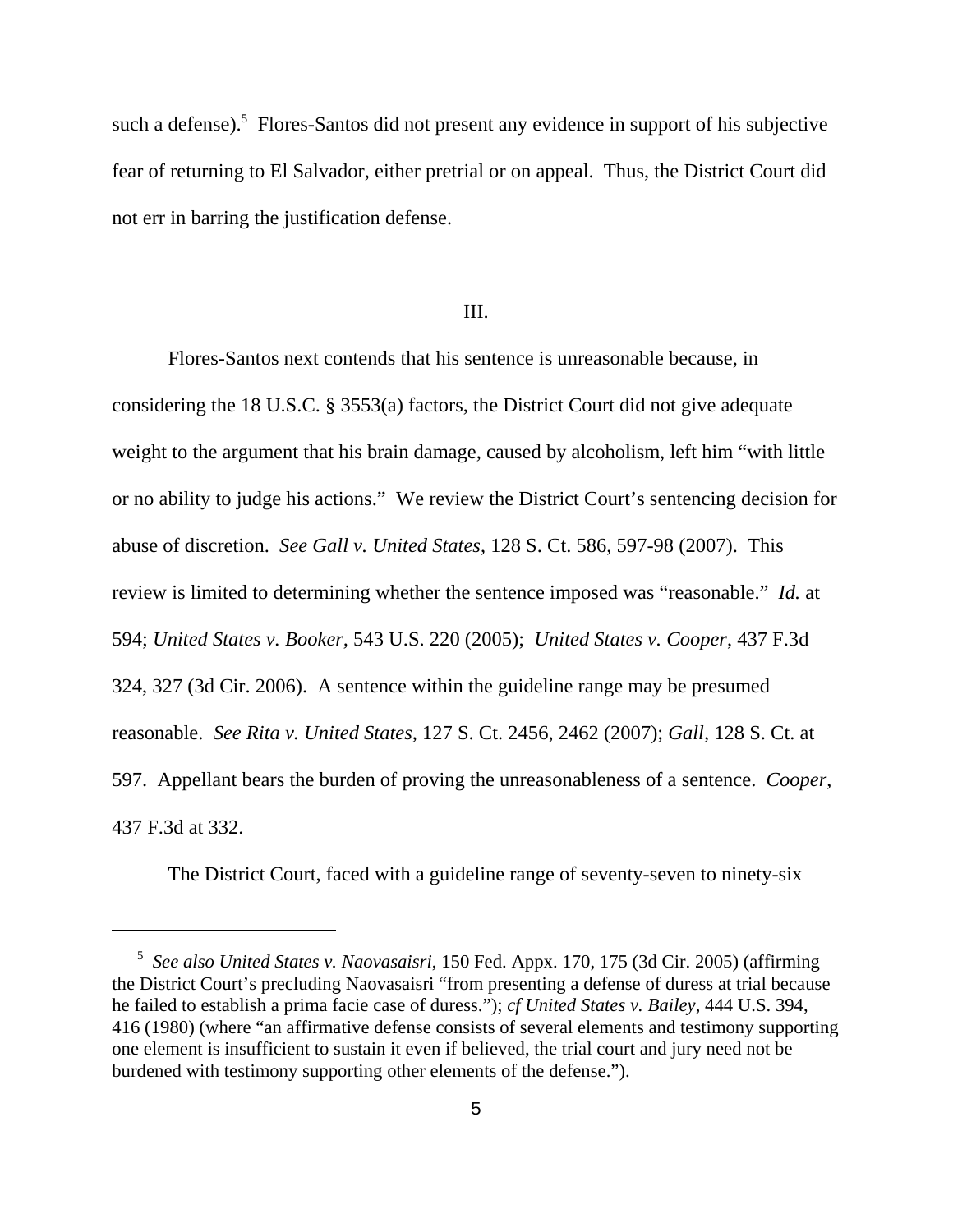months, sentenced Flores-Santos to a term of seventy-seven months. After adopting the pre-sentence report ("PSR") over Flores-Santos's objections, the Court considered the mental capacity argument at the sentencing hearing. It heard Flores-Santos's argument on his history of severe alcoholism, which included discussion of Dr. Hume's report.<sup>6</sup> It discussed the relevant § 3553(a) factors, specifically acknowledging that in sentencing Flores-Santos to the lowest end of the guideline range, it considered his "mental problems" and the findings in Dr. Hume's report. (App. 239). The record is clear that, contrary to Flores-Santos's contention, the District Court gave more than "lip service" to his capacity argument.<sup>7</sup> In light of the evidence and the arguments presented both pretrial and at sentencing, there is nothing in the record to suggest that the sentence imposed was unreasonable.

<sup>&</sup>lt;sup>6</sup> Due to defense counsel's concern about Flores-Santos's mental state before trial, the District Court ordered a mental status examination and appointed Dr. John M. Hume, M.D., J.D., to perform the examination and prepare a report of his findings. Dr. Hume opined that Flores-Santos has organic brain damage, "which most likely has arisen from past alcohol abuse," adjustment disorder with anxiety and depressive features, and alcohol dependence with "possible mild Kosakoff symptoms (difficulty with memory, resulting in confabulation)." (Hume Rpt. 4- 5).

<sup>&</sup>lt;sup>7</sup> In addition to considering the capacity argument, the District Court addressed and ultimately rejected each of Flores-Santos's other grounds for requesting a sentence reduction. It rejected Flores-Santos's objections to the PSR's criminal history findings after a probation officer confirmed that, despite Flores-Santos's contentions, he was, in fact, convicted of the crimes listed in the PSR. (App. 223-24). It rejected his request for a reduction due to his alleged cooperation because such motion must come from the government. (App. 233). It further found that Flores-Santos was a recidivist, due to his two prior deportations and the current crime of hampering removal, and that "substantial deterrence is necessary."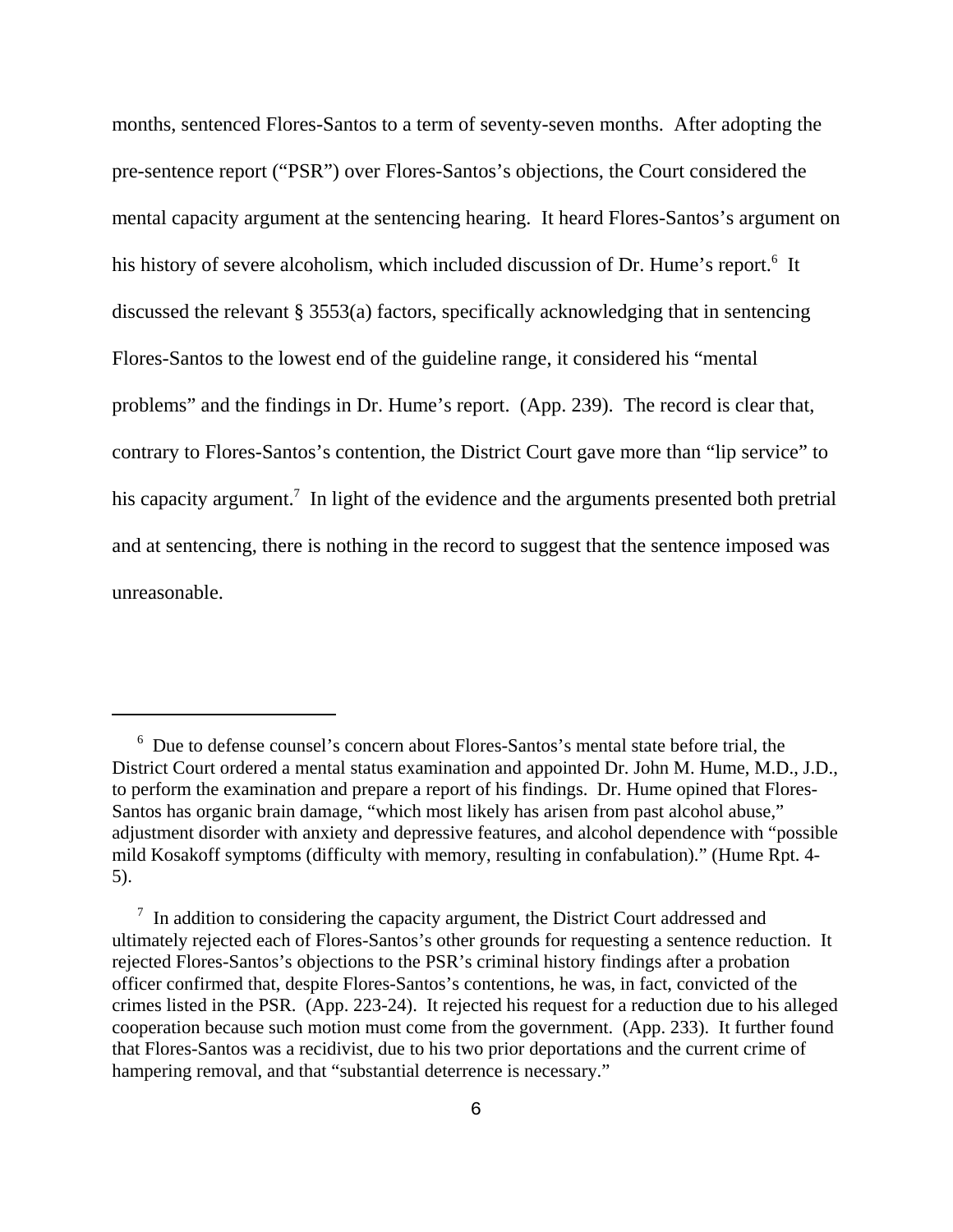Lastly, Flores-Santos notes for the first time that his conviction *may* violate the four-year statutory maximum sentence set forth in 8 U.S.C. § 1253(a)(1). This section also contains a ten- year maximum "if the alien is a member of any of the classes described in paragraph  $(1)(E)$ ,  $(2)$ ,  $(3)$ , or  $(4)$  of section 1227 $(a)$  of this title[.]" Flores-Santos does not present a proper legal argument for this Court to review. He states,

[c]ounsel would also note that on review of the statute of conviction there does appear to be an issue of whether Mr. Flores-Santos is subject to a four (4) or ten (10) year maximum. If the four (4) year maximum applies, the sentence of seventy-seven months is illegal.

(Flores-Santos Br. 19). He concedes that it is "probable" that he is subject to the ten-year maximum, but suggests that it would be "prudent for this Court to remand this case to determine if, perhaps, the four (4) year maximum applies." (Id. at 21).

Because Flores-Santos merely calls attention to a possible issue at the close of his brief, we have no moment to address it. *See Simmons v. Philadelphia*, 947 F.2d 1042, 1065-66 (3d Cir. 1991)(" a passing reference to an issue in a brief will not suffice to bring that issue before this court on appeal."). $8$ 

## V.

<sup>&</sup>lt;sup>8</sup> Moreover, the issue appears to be unmeritorious. As Flores-Santos essentially admits, he falls within a class of individuals covered by the ten-year statutory maximum; namely, the class of aliens who have committed crimes involving moral turpitude that meet the requirements of 8 U.S.C. § 1227(2). He has a lengthy criminal history that includes attempted sexual abuse in 2001. Flores-Santos pled guilty and served a term of imprisonment for this crime, which his counsel notes is likely a crime involving moral turpitude.